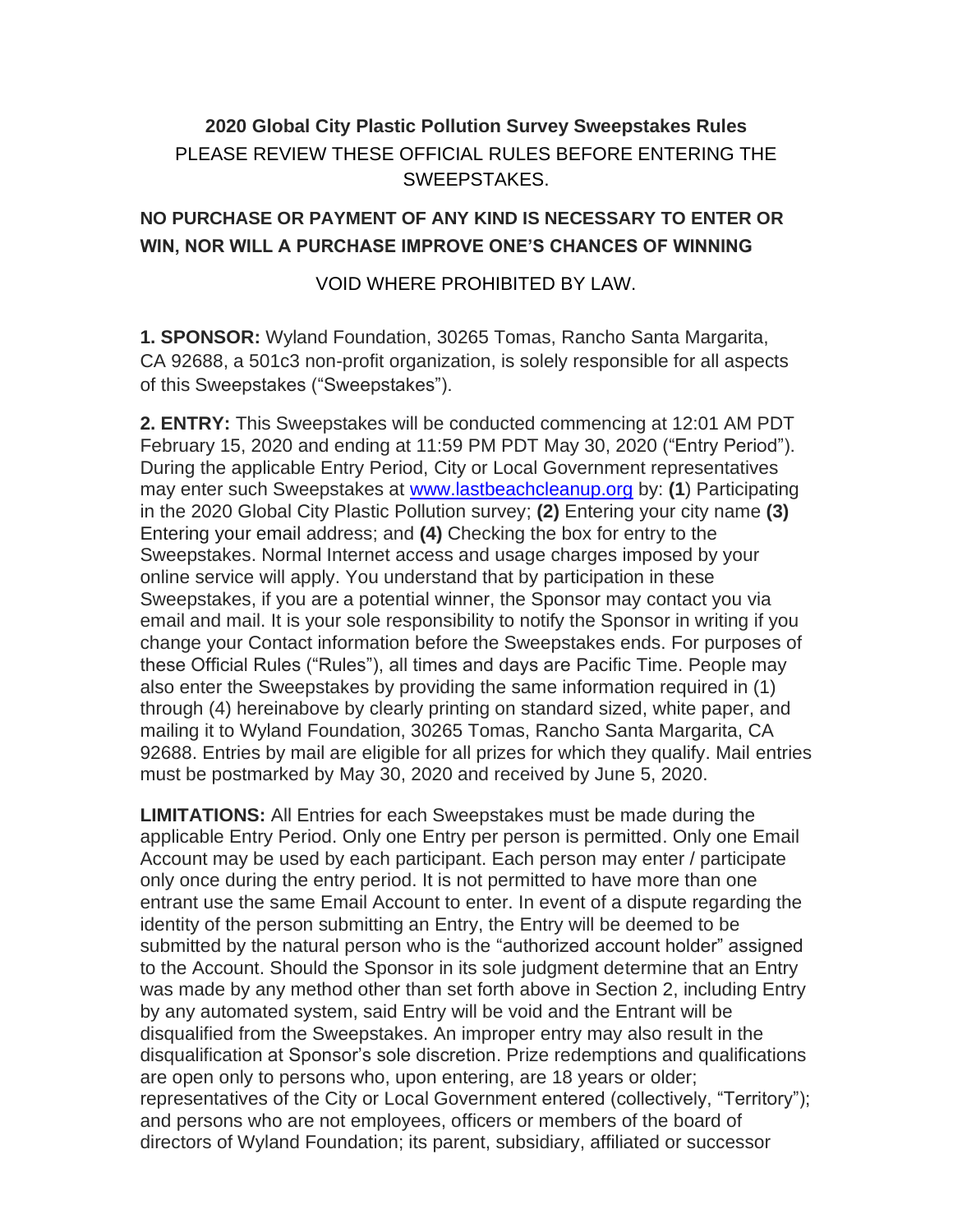companies; the advertising, promotional or fulfillment agencies of any of them (individually and collectively, "Entities") nor members of their households or immediate family members. Neither the Entities, nor any of their officers, directors, shareholders, employees, agents or representatives (individually and collectively, "Releasees") are responsible for Entries from persons residing, or physically located, outside the Territory, or Entries that are altered, delayed, deleted, destroyed, forged, fraudulent, illegible, improperly accessed, inaccurate, incomplete, interrupted, irregular in any way, late, lost, misdirected, multiple, nondelivered, stolen, tampered with, unauthorized, unintelligible or otherwise not in compliance with these Rules; or for lost, interrupted or unavailable network, server or other connections; miscommunications; failed phone, computer hardware or software or telephone transmissions; technical failures; unauthorized human intervention; traffic congestion; garbled or jumbled transmissions; undeliverable emails resulting from any form of active or passive email filtering; insufficient space in entrant's email account to receive email; or other errors of any kind, whether due to electronic, human, mechanical, printing, production or technical errors or other causes; even if caused by the negligence of any of the Releasees. Each of such potential Entries will be disqualified. This Sweepstakes, or any portion of it, is void where prohibited or restricted by law and subject to all applicable federal, state, local and municipal laws and regulations.

**4. PRIZES**: Participants will be eligible to win a Wyland art print valued at not more than US \$25. 5 prizes per month will be awarded through a random drawing.

**ADDITIONAL INFORMATION:** Sponsor reserves the right to substitute prizes. The prizes cannot be used in conjunction with any other promotion or offer. All prize values are stated in United States dollars. If for some unanticipated reason, a stated prize is unavailable, Sponsor has the right to substitute one or more items of equal or lesser value, in its sole and absolute discretion. No prize is exchangeable, transferrable, or redeemable for cash. The Winner(s) are solely responsible for complying with any and all applicable federal, state, provincial, local or other statutes, regulations, and other laws and for bearing any personal income, VAT, withholding taxes, customs duties, or other taxes, fees, insurance, surcharges or other costs relating to any prize. THE PRIZE(S) ARE PROVIDED "AS IS." SPONSOR AND ITS AFFILIATES DO NOT MAKE, AND EACH OF THEM EXPRESSLY DISCLAIMS, ANY WARRANTY, WHETHER EXPRESS, IMPLIED OR STATUTORY, REGARDING ANY PRIZE

**5. WINNERS:** The winners for the Sweepstakes will be notified via email they provided within ninety (90) days following the conclusion of Sweepstakes. Sponsor is not responsible for changes to contact information provided by potential winner that may interfere with winner notification. To claim the prize, winners will be required to respond by email and provide full name, email address, physical mailing address and phone number to this email address: citiesplastic@gmail.com. Prizes will be mailed to the address provided by email. At the sole discretion of the Sponsor, disqualification, forfeiture and the selection of an alternate winner may result from any of the following: **[1]** potential winner's failure to respond to notification within one week (seven days) after its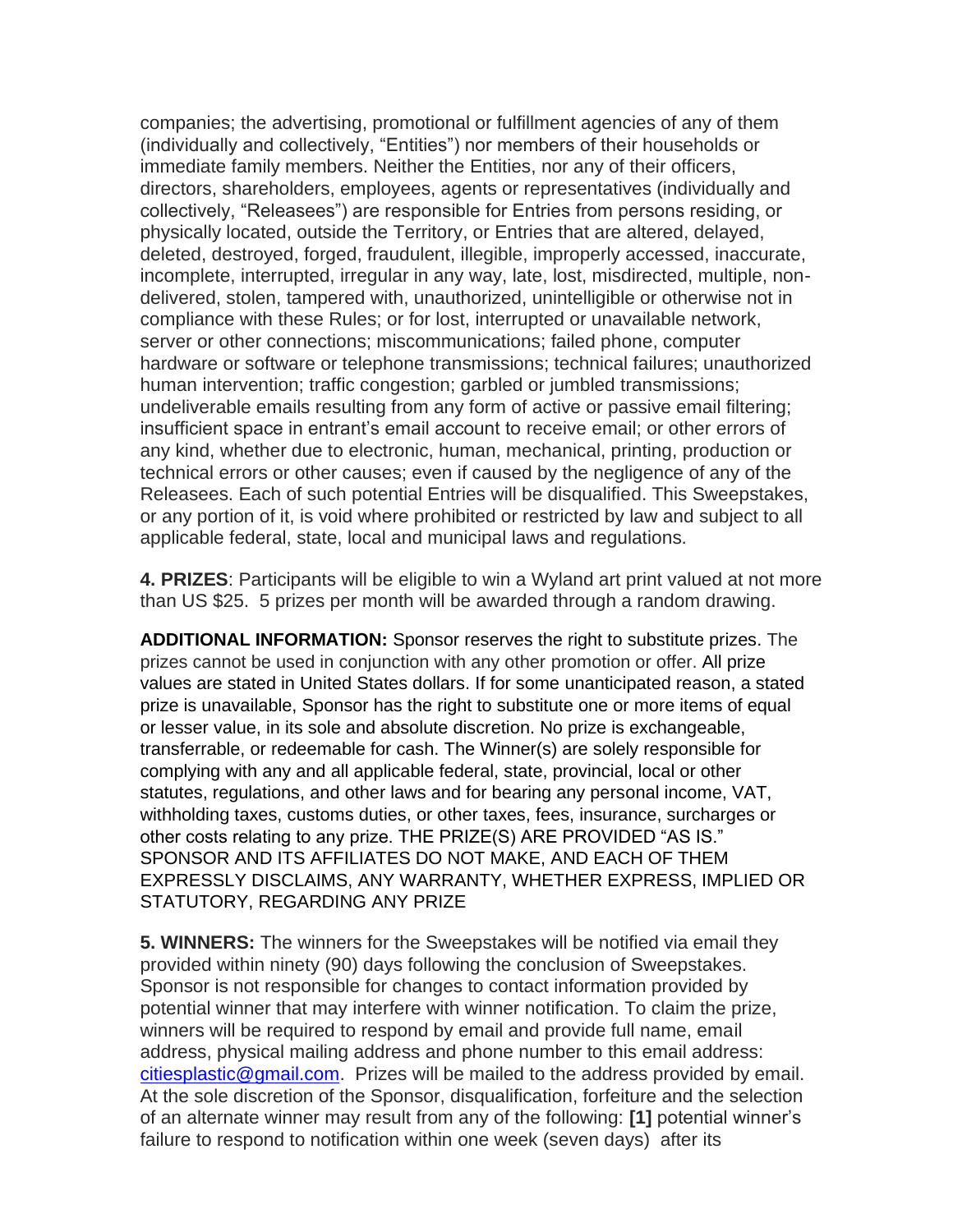transmission; **[2]** the failure of notification due to deactivation of the potential winner's Email prior to receipt of notification; **[3]** potential winner's failure to provide sufficient contact information; **[4]** potential winner's failure to provide Sponsor with satisfactory proof of age, identity and residency; **[5]** potential winner's failure to validly claim any prize within five (5) days after it is sent and **[6]** any other non-compliance with Rules. In the event of a prize forfeiture, the Sponsor may, in its sole discretion, award or not award the forfeited prize to an alternate winner. All taxes are solely the responsibility of each winner.

**CONDITIONS:** By entering these Sweepstakes and/or accepting any prize you may win, you agree, represent and warrant that: **[1]** you will be bound by the Rules and the Sponsor's decisions, which shall be final in all respects; **[2]** the Entry becomes solely the Sponsor's property and will not be acknowledged or returned; **[3]** you release and hold harmless the Releasees from any and all liability for claims, injuries, losses or damages of any kind, including without limitation, death and bodily injury, resulting, in whole or in part, directly or indirectly, from the awarding, delivery, acceptance, use, misuse, possession, loss or misdirection of any prize; participation in the Sweepstakes or any Sweepstakes-related activity or travel or from any interaction with, or downloading of, computer Sweepstakes information; **[4]** the Releasees do not make any representation, warranty or guarantee, express or implied, relating to any Sweepstakes or prizes; **[5]** winner's acceptance of any prize constitutes the grant to Sponsor and assigns of an unconditional right to use winner's name, address (city and state only), voice, likeness, photograph, biographical and prize information, statements about the promotion and/or live and taped performances of interviews for any programming, publicity, advertising and promotional purposes without additional compensation, except where prohibited by law; **[6]** in the event viruses, bugs, unauthorized human intervention, Acts of God, acts or regulations of any governmental or supra-national authority, war, national emergency, accident, fire, riot, strikes, lock-outs, industrial disputes, acts of terrorism or other matters beyond the Sponsor's reasonable control, corrupt, prevent or impair the administration, security, fairness or proper play of any Sweepstakes, so that it cannot be conducted as originally planned, Sponsor has the right, in its sole discretion, to modify the Rules or to cancel, modify, terminate or suspend such Sweepstakes; and in such event, to select a winner by such method as Sponsor in its sole discretion shall consider equitable; **[7]** the Releasees are not responsible for typographical or other errors in the offer or administration of any Sweepstakes, including but not limited to: errors in the advertising, Rules and selection and announcement of the winner; **[8]** the Releasees are not responsible for any inability of any winner to accept or use any prize (or any portion thereof) for any reason; **[9]** Sponsor has the right to modify prize award procedures at its sole discretion; **[10]** the Releasees are not responsible for changes to computer or online network provider functions that may interfere with Sweepstakes or your ability to timely enter and **[11]** Releasees are not responsible for any failure of delivery of winner notification.

**6. YOUR PRIVACY:** Wyland Foundation maintains the following privacy policies in regard to the information that you choose to supply us, and adheres to a strict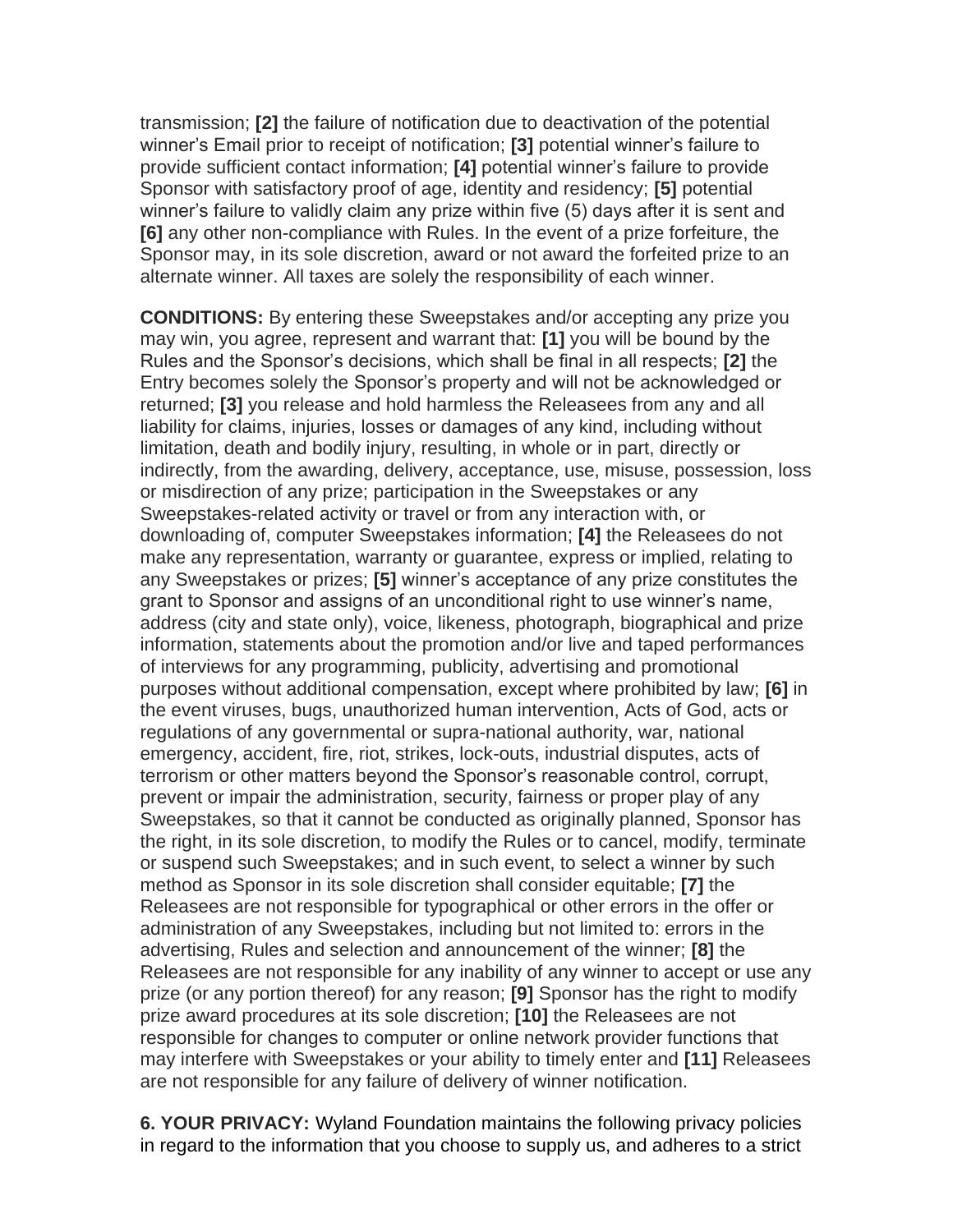privacy policy that allows for unsubscribing or opting-out of any future communications:

**A) Sweepstakes** Participation in the Sweepstakes is completely voluntary. Information requested may include personal contact information such as your name, shipping and email addresses. Contact information will be used to notify winners and award prizes. Please note that your personal information will not be sold or provided to third parties without your express consent. However, we may use an intermediary to conduct these surveys or contests, they may not use users' personally identifiable information for any secondary purposes. Survey information will be used for the purposes of monitoring or improving use and satisfaction of the Global Cities Preventing Plastic Pollution web site.

**B) Cookies** A cookie is a piece of data placed on your hard drive when you visit our site. We may use cookies to help us recognize you when you come back to our site. We may also use cookies to help us monitor traffic on our site. This information may be aggregated in an anonymous manner. You can select to have our web site remember your email address and password on your specific computer when you login. This information will be stored in a cookie on your hard drive that will only be used when you return to the site to login again.

**C) Session Cookies** A cookie is a piece of data placed on your hard drive when you visit our site. We use session cookies to help you navigate through the actions on our site when you log in, but they contain no personally identifiable information about you. We may also use cookies to help us monitor traffic on our site. This information may be aggregated in an anonymous manner. This will help us better tailor our site and provide you with offers that we think may be of interest to you.

**D) IP Addresses and Environmental Variables** Wyland Foundation may also collect information through IP addresses or environmental variables. An "IP address" is a number used by computers on the network to identify your computer so that data can be transmitted to you. "Environmental variables" include, among other things, the domain from which you access the Internet, the time you accessed our web site, type of web browser and operating system or platform used, the Internet address of the web site you left to visit Wyland Foundation, the names of the pages you visit while at our web site, and the Internet address of the web site you then visit. We collect all of this information to allow us to detect broad demographic trends, to provide information tailored to your interests and to enhance your experience on Wyland Foundation and / or affiliate web sites. This information may be aggregated in an anonymous manner.

**E) User Control Over Collection and Use of Information** Wyland Foundation provides you with the following choices regarding the use of your information: You may set your browser to: (1) inform you when cookies are being set before a cookie is stored; (2) not accept cookies at all; and (3) erase all cookies from your hard drive. However, if you choose to reject or erase cookies, your ability to navigate our site may be limited. You may choose not to provide Wyland Foundation with any contact information. However, if you do so, we will be unable to enter you in any Sweepstakes or contests. Additionally, your ability to navigate our site may be limited. If you would like to opt-out of receiving some or